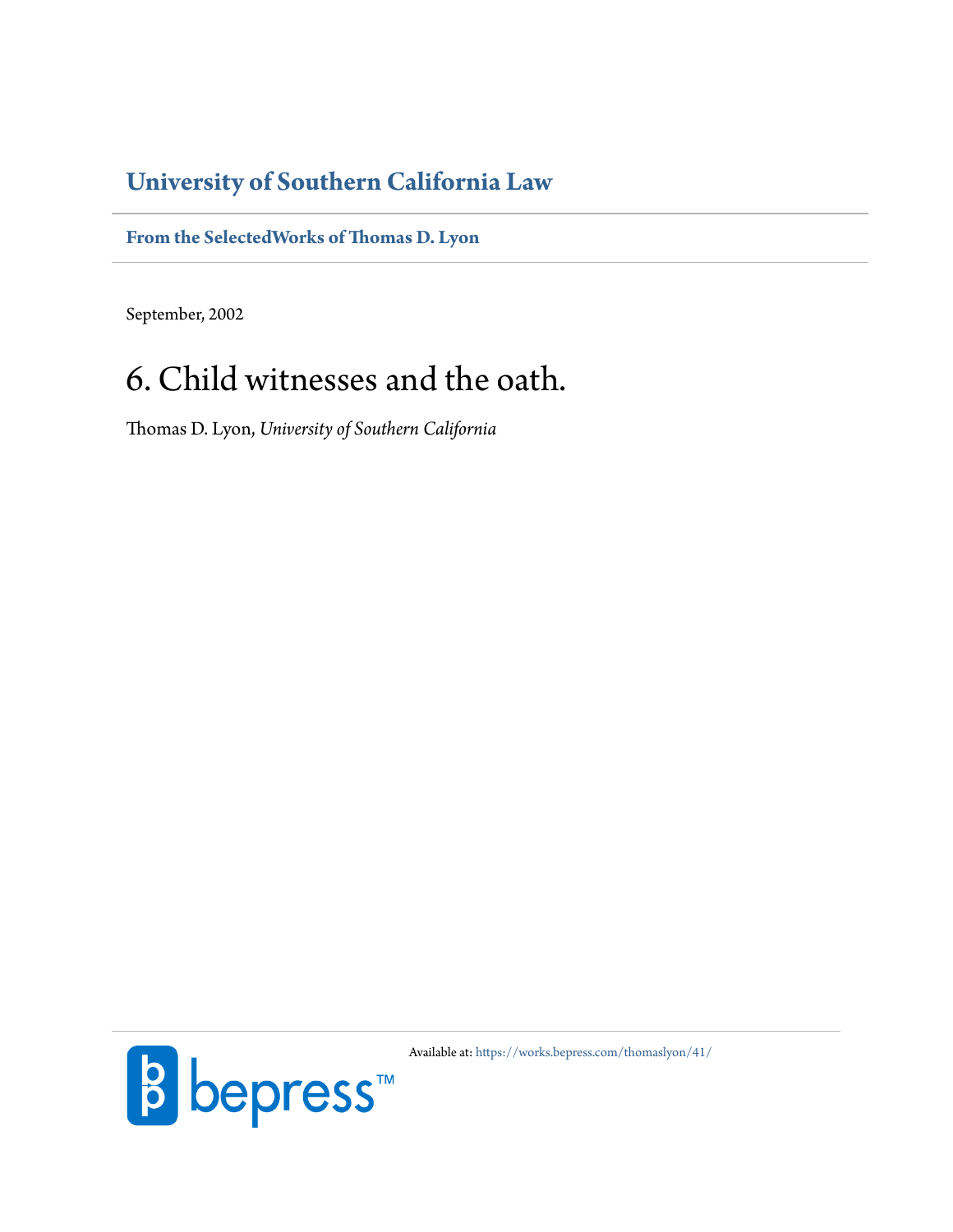Lyon, T.D. (2002). Child witnesses and the oath. In H.L. Westcott, G.M. Davies, & R.H.C: Bull (Eds.), Children's testimony: A handbook of psychological research and forensic practice (pp. 245-260). West Sussex, UK: John Wiley **CHAPTER** 16

## **Child Witnesses and the Oath**

#### THOMAS D. LYON

*University of Southern California Law School, Los Angeles, California, USA*

Despite the liberalization of competency requirements for child witnesses in many countries (Spencer & Flin, 1993; Youth Justice and Criminal Evidence Act, 1999, s. 53 [Engl.]), a substantial number of courts in the United States and other countries require that every witness take the oath or make some sort of affirmation that s/he will tell the truth (Federal Rules of Evidence 602, 2001; Shrimpton, Oates, & Hayes, 1996).In order to guarantee that an oath or affirmation is understood by child witnesses, courts routinely inquire into children's understanding of the difference between the truth and lies and their obligation to tell the truth (Myers, 1997).Even when unsworn testimony . is allowed, many jurisdictions require child witnesses to demonstrate an appreciation of their duty to tell the truth (Flin, Kearney, Murray, 1996; Fla. Stat. Ch. 90.605, 1999 (US); Ho, 1996; Pipe & Henaghan, 1996). Moreover, many courts continue to conduct oathtaking competency hearings in spite of legislatively enacted presumptions of competency (Gold, 1992; Cashmore, 1995). Regardless of a jurisdiction's competency requirements, investigators and attorneys routinely ask child witnesses about the truth and lies under the theory that children's understanding is evidence of veracity (Spencer & Flin, 1993).

Neither the legislatures nor the courts have specified the questions that must be asked in order to ascertain oath-taking competence. In a review of oath-taking competency questions in. court, Cashmore· and Bussey (1996) found that some judges ask questions that appear

*Children's Testimony.* Edited by H.L. Westcott, G.M. Davies, and R.H.C. Bull. <0·2002 John Wiley & Sona, Ltd.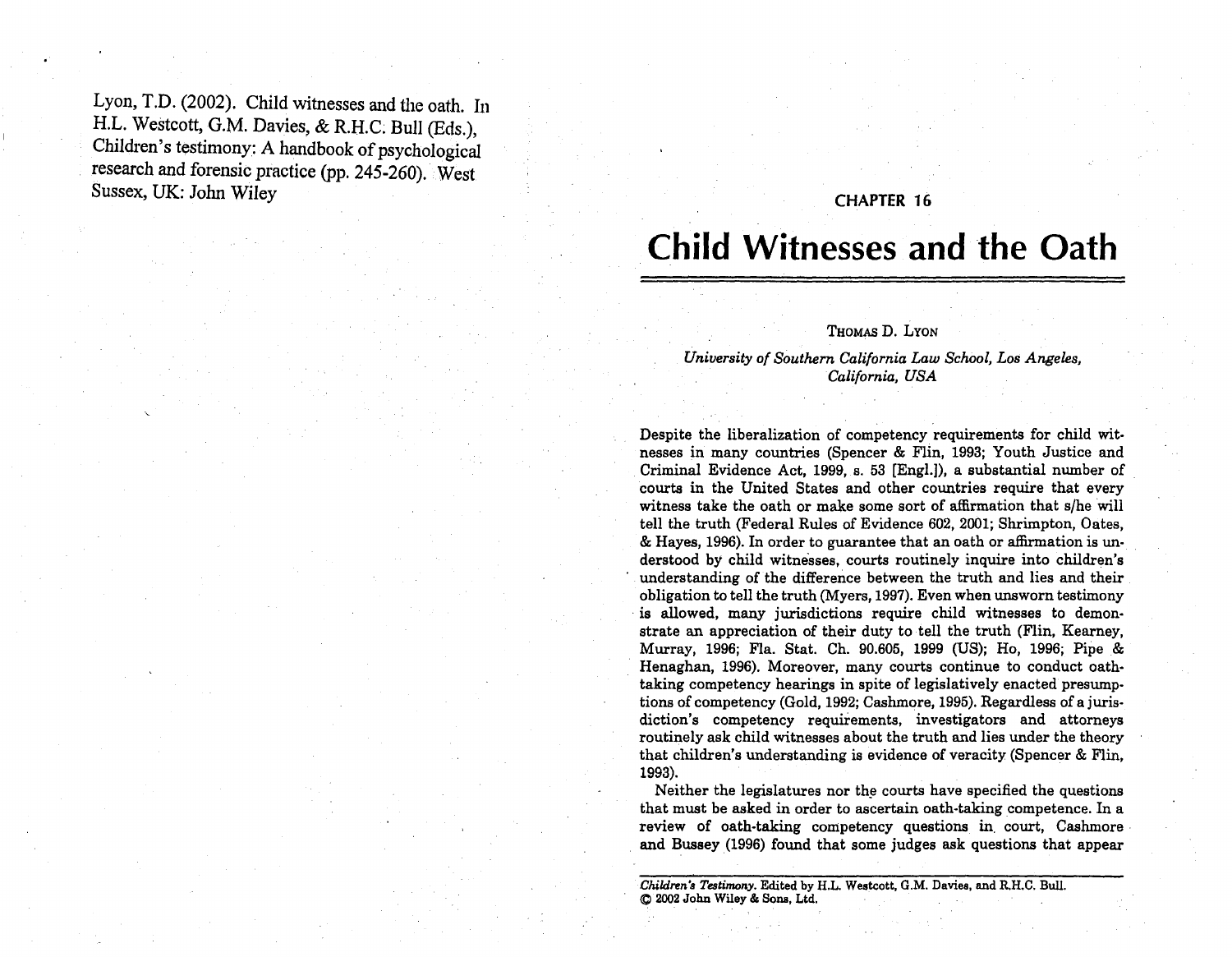246 Children's Testimony Child Witnesses and the Oath 247

too difficult, whereas others essentially lead children through the competency evaluation (Pipe & Henaghan, 1996; Walker, 1999).

Developmental psychologists ought to provide guidance to courts seeking the most appropriate means by which young children's oathtaking competency can be assessed. A large developmental literature exists on children's understanding of the meaning and wrongfulness of lying (see Aldert Vrij, Chapter 12 in this book) and provides some guidance in establishing age trends in oath-taking competency (Burton & Strichartz, 1991; Myers, 1997). However, the research is limited in two respects. On the one hand, virtually all the research examined non-maltreated children from middle-class homes. The results of such research may overestimate the competence of children actually appearing in court. On the other hand, researchers examining children's understanding of lying have frequently used tasks that are unsuitable for testing children in court, because they assess children's understanding of distinctions that are legally irrelevant; for example, much attention has been paid to children's understanding of the distinctions between lies and jokes or lies and mistakes (Strichartz & Burton, 1990;Wimmer, Gruber, & Perner, 1984).Although some have asserted that children must understand these distinctions in order to be competent witnesses (Perner, 1997), children who conflate lies, jokes, and mistakes can nevertheless appreciate the importance of truthfulness when testifying. The resulting complexities of the tasks may underestimate the age at which children are competent to take the oath. In this chapter, I review research that I have conducted (largely in collaboration with Karen Saywitz, Joyce Dorado, and Debra Kaplan) examining maltreated children's oath-taking competency, with the goal of prescribing sensitive measures by which child-witness competency can be assessed in court.

### **THE MEANING OF TRUTH AND LIES: QUESTION COMPLEXITY**

The courts assess children's understanding of the meaning of truth and lies in various ways. They ask children to describe the difference between the truth and lies, define the terms, or identify statements as the truth or lies. Defining and describing require an abstract understanding of the proper use of a word across different contexts and necessitate that one generate rather than merely recognize the proper use of a word. Identifying ought to be easier than defining the terms or describing how they differ (Piaget, [1932] 1962). However, most research has failed to compare performance across different tasks, and studies examining children's understanding of lying have usually found that even the youngest children understand that lies are false statements, regardless of whether they are asked to define lying or to identify lies (Saywitz, Jaenicke, & Camparo, 1990 [defining 'lie']; Haugaard, Reppucci, Laird, & Nauful, 1991 [identifying lies]). Pipe and Wilson (1994) found that 6and 10-year-oldswere much better at identifying a statement as a lie than defining a lie. However, children were only asked one forcedchoice identification question, so that guessing or a response bias could have inflated performance.

Savwitz and I (Lyon & Savwitz, 1999) compared different means of assessing children's understanding of the basic difference between the truth and lies with 96 four- to seven-year-old children awaiting a court appearance due to allegations of parental abuse and/or neglect. We gave each child three tasks: (a) an identification task, (b) a difference task, and (c) a definition task. In the identification task, the interviewer told the child that the interviewer would sometimes tell the truth and sometimes tell a lie and then asked the child to choose whether statements about pictures of objects were the truth or lies. In the difference task, we asked the child to explain the difference between objects, both to assess the child's understanding of the word 'difference' and to warm the child up to the key question regarding the truth and lies. We then asked whether telling the truth and telling a lie are 'different' or 'the same' and how they were 'different' (or 'the same'). In the definition task, we first asked the child to define some common terms ('cat' and 'taking a nap'), in part in order to orient the child to the task of defining words. We then asked the child whether she knew what it meant to tell the truth and to tell a lie, and we asked her to define the terms.

In order to provide a stringent test of our prediction that children would find it easier to identify statements as the truth and lies than to define the terms (or explain the difference between the terms), we adopted a liberal criterion for assessing children's definitions or explanations of difference: a child was counted a success if in describing either word she referred to whether a statement corresponded with reality (e.g. 'The truth is what really happened'), gave an example of a truthful statement or a lie, or defined one term as the negation of the other ('a lie is not the truth').

Our prediction that children would perform best on the identification task was confirmed, and the magnitude of the difference was striking. We defined success on the identification task as four out of four trials correct, which means that a child who responds randomly has only a 6% chance of succeeding. Over 60% of the children who succeeded on the identification task failed on the definition task. Nearly 70% of the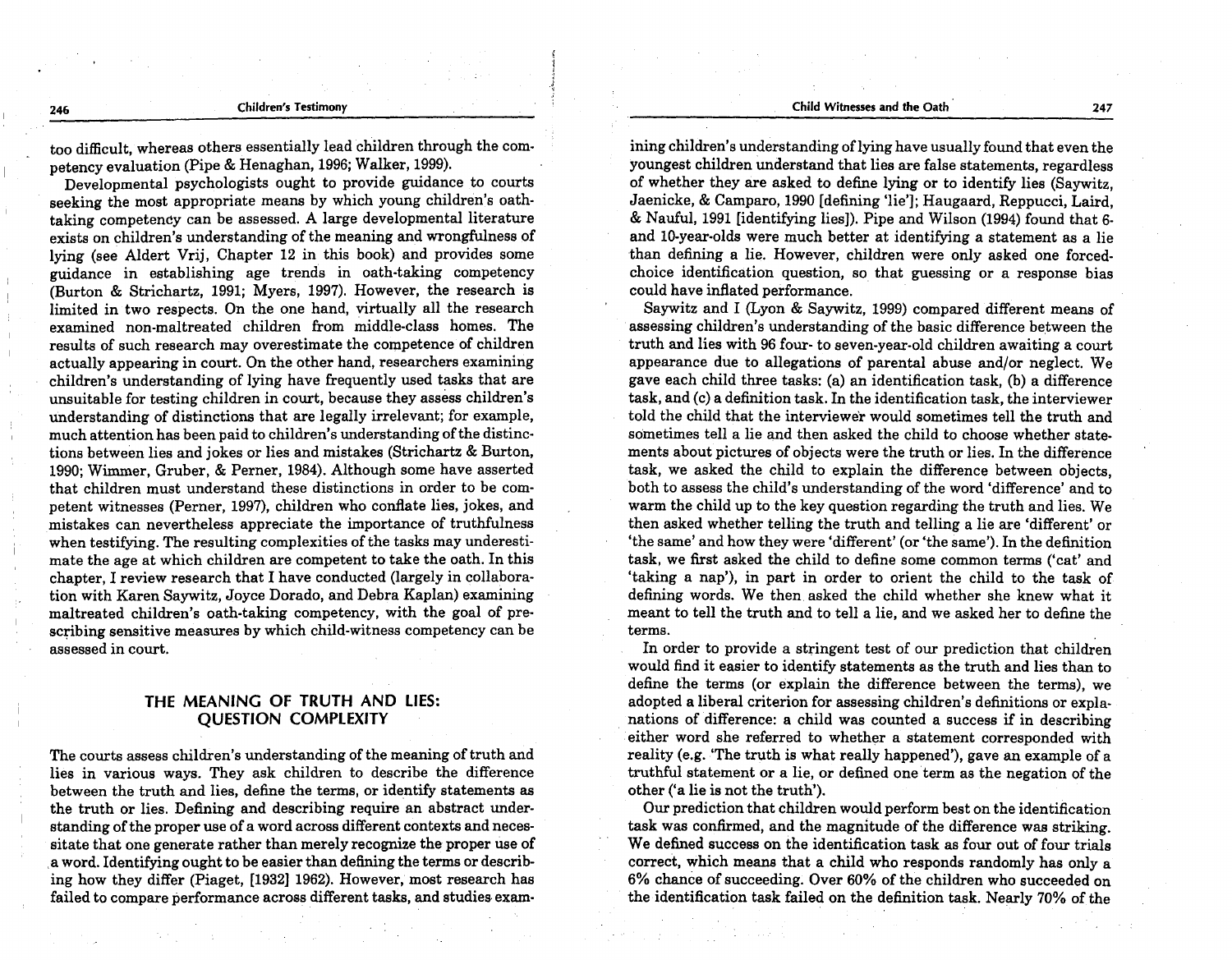children who succeeded on the identification task could not explain the difference between the terms.

Even the youngest children were above chance on the identification task (though the results for the four-year-olds will be qualified below); by five years of age, most children were answering four out of four identification questions correctly. It was not until seven years of age that most children could provide a definition of either 'telling the truth' or 'telling a lie,' and less than half of the seven-year-olds could explain the difference between the terms.

We also gave children a test of receptive vocabulary (the Peabody Picture Vocabulary Test-Revised), and found that the average child was a year behind the age norm. Indicative of children's linguistic diffi· culties was our finding that most of the four-year-olds could not correctly identify objects as 'the same' or 'different' and that neither the four-year-olds nor the five-year-olds performed above chance when asked if telling the truth and telling a lie were the 'same' or 'different'.

Our results suggest that by five years of age, most maltreated children have a good understanding of the meaning of the truth and lies, despite serious delays in vocabulary. However, young children ought not to be asked to define the truth and lies or asked to explain the difference as a prerequisite to taking the oath. Large numbers of children who have a good understanding of the distinction between truthful and untruthful statements will fail such tasks.

#### **THE MEANING OF TRUTH AND LIES: MOTIVATIONAL DIFFICULTIES**

The difficulties posed by defining and describing terms largely implicates cognitive and linguistic limitations. However, there are also reasons to believe that children have motivational difficulties in talking about lies. In the definition task of the study described in the previous section, participants were asked whether they knew what it meant to tell the truth and to tell a lie. Although most children claimed to know both terms, twice as many children denied knowing about lies as about the truth. The findings are reminiscent of young children's denials that they have ever told a lie (Peterson, Peterson, & Seeto, 1983).On the identification task, children were better at identify- .ing truthful statements than lies. This pattern was particularly notable among the younger children. Although the four year olds per· formed above chance on the task overall, closer examination revealed that although they were 80% correct in labelling truthful statements, they were no better than chance (50%) in identifying lies. Such a

pattern suggests a bias toward labelling every statement as the 'truth'. Indeed, of the 11 children who exhibited a bias toward labelling every statement as the 'truth' or a 'lie', 10labelled every statement the 'truth' .

We suspected that children were inhibited from labelling statements as lies in the identification task because they were afraid to call the interviewer a liar. They may have denied knowing what a lie was because it might make the interviewer suspect that they would tell a lie. In our second study (Lyon & Saywitz, 1999), with 96 maltreated four- and five-year-olds, we designed a task that we hoped would overcome children's reluctance to identify lies. We presented each child with pictures that depicted an object and two story-children accompanied by 'speech bubbles' depicting what each story-child said about the object. One story-child correctly identified the object (i.e. the picture in the speech bubble was identical to the object) and the other story-child incorrectly identified the object (i.e. the picture in the speech bubble was of a different object), and we asked the child to choose which story-child told the truth (or told a lie) (see Figure 16.1). We believed that the task would reduce motivational difficulties because the child did not have to identify the interviewer as a liar. Moreover, the pictures made it clear that *someone* was a liar, and the child merely had to identify which one.

The results suggested that we were successful in overcoming motivational difficulties. Both the four- and five-year-olds performed above



Figure 16.1. Stimuli for assessing understanding of 'truth' and 'lie' in second study (Lyon & Saywitz, 1999).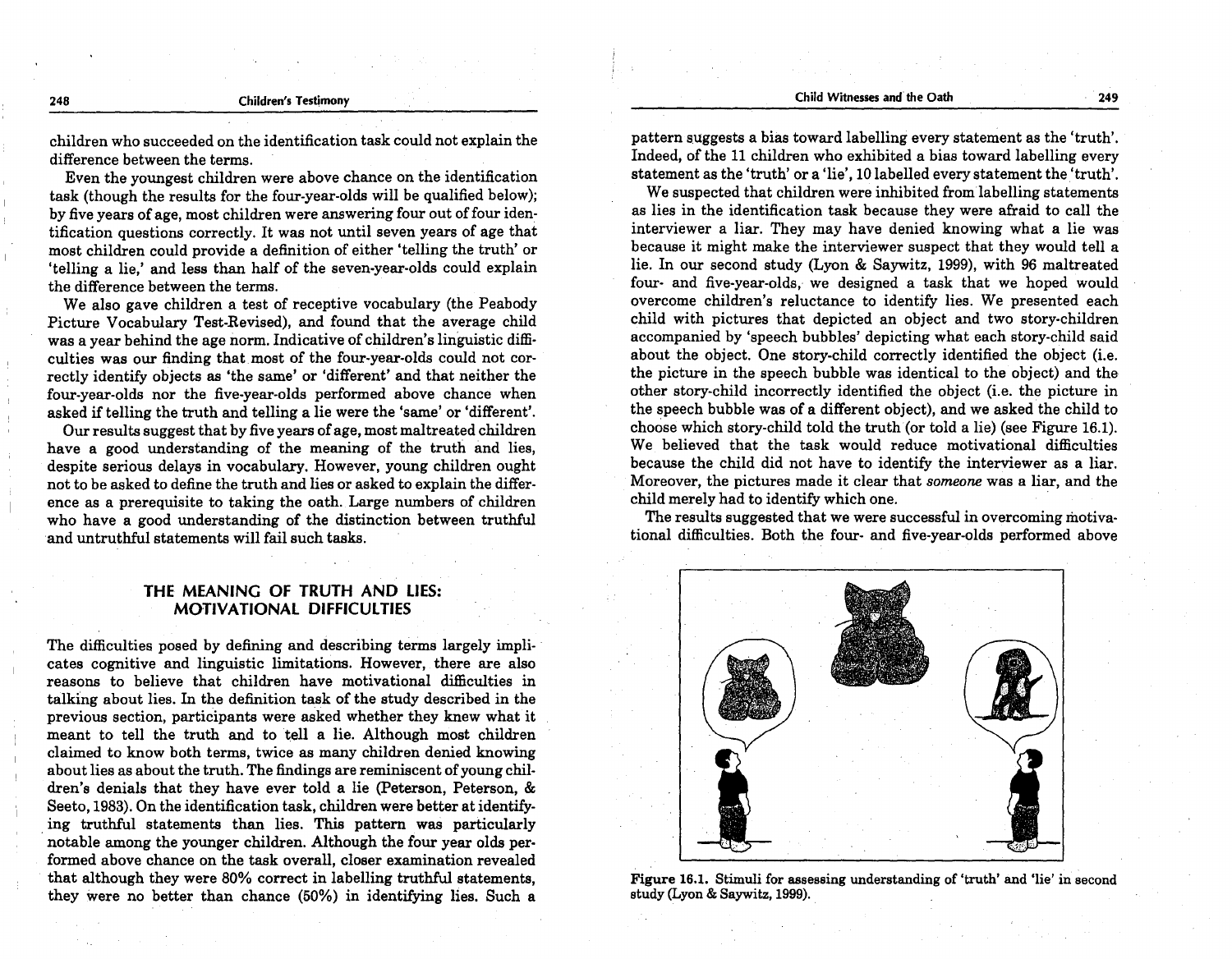chance, and both age groups were as proficient at identifying liars as at identifying truth-tellers. Using our stringent criterion of success as six out of six trials correct, a majority of the five-year-olds answered all trials correctly. However, most four-year-olds did not perform at ceiling (100% accurate), suggesting that even with motivational barriers removed, many maltreated children this young do not understand the meaning of 'truth' and 'lie'.

Another possibility is that our task was insensitive to young children's understanding. However, use of the task with a non-maltreated group from middle-class homes (whose receptive vocabulary is much more advanced than our maltreated sample) has uncovered good understanding among children as young as three years of age (Lyon & Saywitz, in preparation), in contrast to previous research finding no comprehension among three-year-olds (Strichartz & Burton, 1990).

Recently, we directly tested the hypothesis that children's oathtaking competence is underestimated if the interviewer asks the child to evaluate the interviewer's statements, which requires the child to call the interviewer a liar. A native Spanish-speaker interviewed 115 low-income four- to six-year-old Spanish-speaking children (Lyon, in preparation). One-half of the children were asked questions about whether the interviewer's statements were the truth or lies and whether it would be good or bad for the interviewer to lie, whereas the other half were asked whether a story-child's statements were the truth or lies and whether it would be good or bad for the story-child to lie. Consistent with our prediction, children performed better when asked about the story-child than when asked about the interviewer. Clearly, asking children to evaluate the questioner's statements leads to underestimation of children's competency.

#### **THE CONSEQUENCES OF lYING: QUESTION COMPLEXITY**

In addition to understanding the difference between the truth and lies, children must also understand the importance of telling the truth in order to qualify as competent to take the oath. Usually, the child is found competent if she understands that lying leads to punishment of some sort; she need not be aware of the specific punishment for perjury (e.g. *State v. Irey, 1998).*

In the two studies we conducted assessing maltreated children's understanding of the meaning of lying, we also asked children about the wrongfulness of lying (Lyon & Saywitz, 1999). In the first study, we showed four- to seven-year-old children scenarios of story-children talking to various authority figures (a judge, a social worker, a grandmother, and a doctor) and asked whether telling the truth (or telling a lie) was good or bad, why it was good or bad, and whether it would make an authority figure happy or mad. Even the four-year-olds were above chance in labelling lying as bad and as making authority figures mad, and a majority of the four-year-olds were at ceiling (100% accurate) in labelling the authority figures as happy or mad depending on whether the story child told the truth or lied. In the second study, we showed four- and five-year-olds scenarios of two story-children speaking to one professional, explained that one child told the truth and the other told a lie, and asked which child would 'get in trouble' or 'said something bad'. Consistent with the first study, even the youngest children were above chance in correctly identifying the liar as the troublemaker. When we gave the same tasks to our non-maltreated sample, we found that three-year-olds were over 80% accurate (Lyon & Saywitz, in preparation).

Children's ability to identify lies as wrong or as leading to punishment contrasted with their difficulty in explaining why lies are wrong. In the first study, most four-year-olds were unable to give a minimally sufficient explanation of why it was bad to lie (e.g. 'you'll get in trouble'). As with defining the terms 'truth' and 'lie', children often understood what they could not explain.

### **THE CONSEQUENCES OF lYING: MOTIVATIONAL DIFFICULTIES**

When children in court are asked about the consequences of lying, they are frequently asked to describe what would happen to them if they lied. However, the child who fails to answer a question such as 'What would happen if you lied in court' might be fully aware of the consequences of lying, but afraid to discuss those consequences. Several researchers have found that pre-school children often perform poorly when asked to reason with premises they find implausible or undesirable (e.g. Reilly, 1986).Young children's hypothetical reasoning performance improves when adults encourage them to pretend or when reasoning with fantasy content (e.g. Dias & Harris, 1990). Hence, young children may misinterpret hypothetical questions as suggestions and thus resist responding when they find the premises unpleasant.

One possible means for reducing the implausibility or undesirability of lying in court is to ask the child about consequences to other children, rather than to herself. For this reason, we asked participants about the morality and consequences of other children's lies in the tasks we described above. However, because the courts routinely ask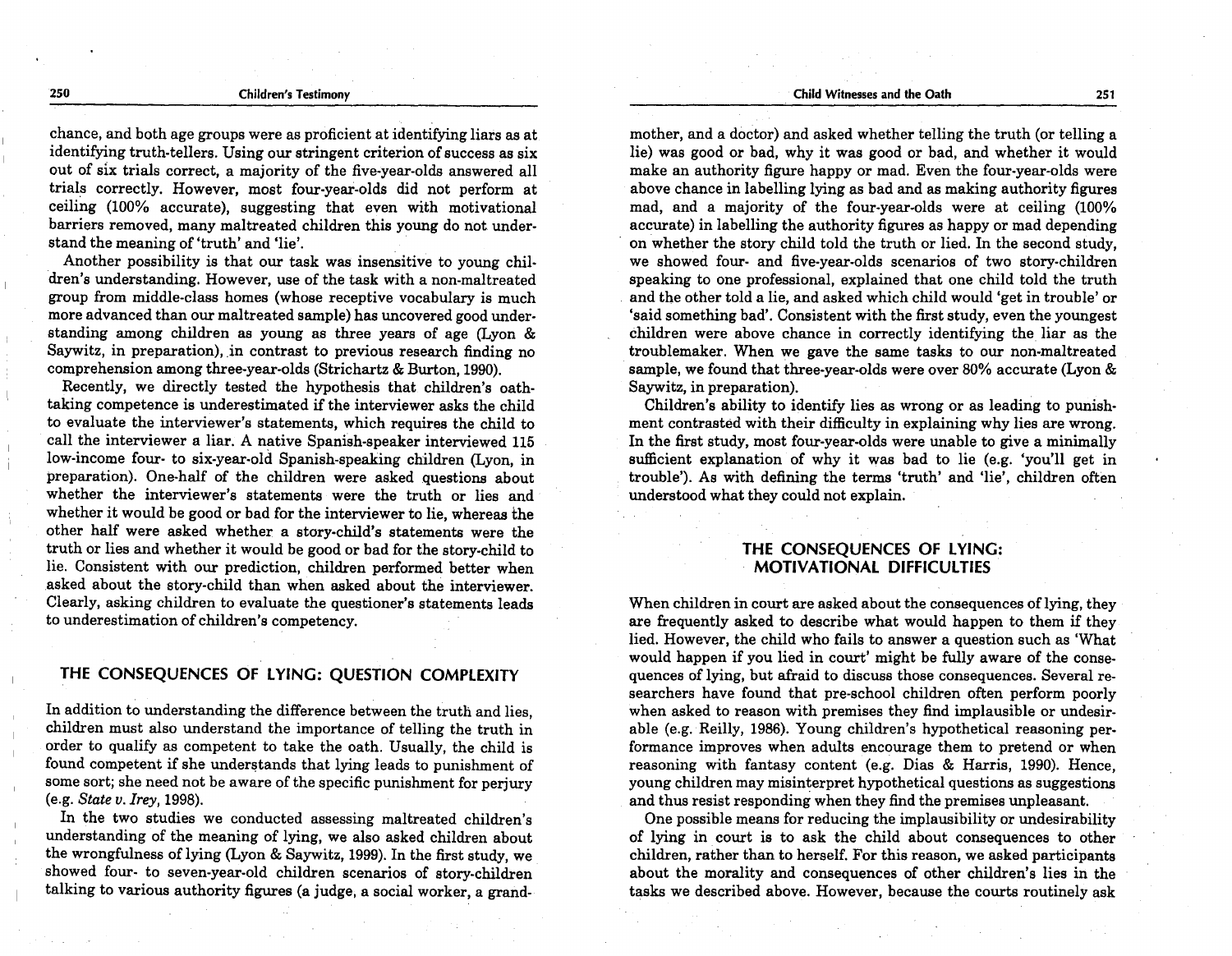children to discuss what would happen to themselves, we directly tested the proposition that children find it easier to talk about other children. We asked 64 five- and six-year-old maltreated children to describe the consequences of lying to three professionals (a judge, a social worker, and a doctor) (Lyon, Saywitz, Kaplan, & Dorado, 2001). Participants in the 'self' condition were asked what would happen to themselves if they lied, whereas participants in the 'other' condition were asked to describe what would happen to a story-child if s/he lied. The questions concerned the potential actions of the professional, the child's mother, and God. Children, asked about themselves rather than another child, were more likely to refuse to respond to the questions or to respond 'I don't know'. A subset of children were particularly reticent during the procedure and they were all in the 'self' condition.

One might object to questions about other children on the grounds that children might believe themselves uniquely invulnerable to punishment from lying. Children believe that they are less likely to experience negative events than other children (Whalen *et al.*, 1994). Such children would be fully capable of describing the negative consequences when other children lie but would not be truly competent to take the oath, because they would not endorse such negative consequences for themselves.

To test this possibility, we further examined the responses of the participants in the two conditions. If children believe themselves invulnerable, then responsive children in the self condition ought to be less likely to endorse negative consequences than responsive children in the other condition. However, the data did not bear this out, thus giving no support to the invulnerability hypothesis; that is, children were more likely to say 'I don't know' in the self condition but, if they did respond, were no less likely to mention negative consequences than children in the 'other' condition: In sum, the study demonstrated that asking children about themselves suppresses their responsiveness, making them appear to understand less than they really do.

#### **THE FORM OF THE OATH: 'PROMISE' V. Will'**

Few courts require children to take a formal version of the oath; some explicitly allow for children to simply promise to tell the truth (Cal. Evidence Code Section 710, 2001 (US); Pipe & Henaghan, 1996). This is a step in the right direction, given the likelihood that children will not understand what it means to 'solemnly swear'. However, whether children understand the word 'promise' is itself subject to question.

Some researchers have argued that young children do not understand

the obligations imposed by promising, which raises concerns regarding their appreciation of even simplified versions of the oath. Astington (1988b) found that, when asked to explain why actors should perform various actions, six-year-olds(in contrast to eight- and ten-year-olds) described the virtues of the actions themselves rather than the importance of keeping one's promises (see also Rotenberg, 1980).Although this might reflect a failure to distinguish between promises and the actions promised, as Astington has argued, an alternative possibility is that the salience of actions masks children's understanding of the obligations imposed by promising. This possibility is suggested by Astington's (1988b) finding that children were more likely to mention a promise as a reason for performing an action when there was a 'less compelling external reason' to keep the promise.

Children may understand 'I will' better than 'I promise', which would support the use of an affirmation that one 'will tell the truth'. 'Will' appears in children's speech by two and a half years of age (Astington, 1988a).Whether children understand the certainty implied by 'will', however, is unknown. Moreover, 'I promise' is a stronger guarantee of performance than 'I will,' because one has explicitly undertaken the responsibility to act in accordance with one's words. Using the words 'I will' may constitute a promise, but using the words 'I promise' almost always does.

It thus remains unclear whether and at what age children understand the relative significance of stating that they 'will' Or 'promise to' perform some action. In order to test children's understanding of 'promise' and 'will', we adapted a procedure used by Moore and. colleagues to examine children's developing understanding of relative certainty as expressed through words such as 'know', 'think', 'must', and 'might' (e.g. Moore, Pure, & Furrow, 1990). We tested children's understanding that one who 'promises' or says s/he 'will' perform some action is more likely to act than one who says s/he 'might' or 'won't' perform. The task was structured as a game in which the participant heard contrasting statements regarding which story-child was going to put a toy in his or her box and chose which box would contain a toy. The task was sensitive to understanding in several respects. Children did not have to produce the terms, only recognize their meaning. The forced-choice procedure over repeated trials could detect incipient understanding. Because children were presented with words alone, there is no opportunity for their focus on deeds to mask their understanding of the importance of words.

We questioned 96 maltreated children from four to seven years of age (Lyon, Saywitz, & Kaplan, in preparation). We predicted that children would exhibit better understanding of the word 'will' than the word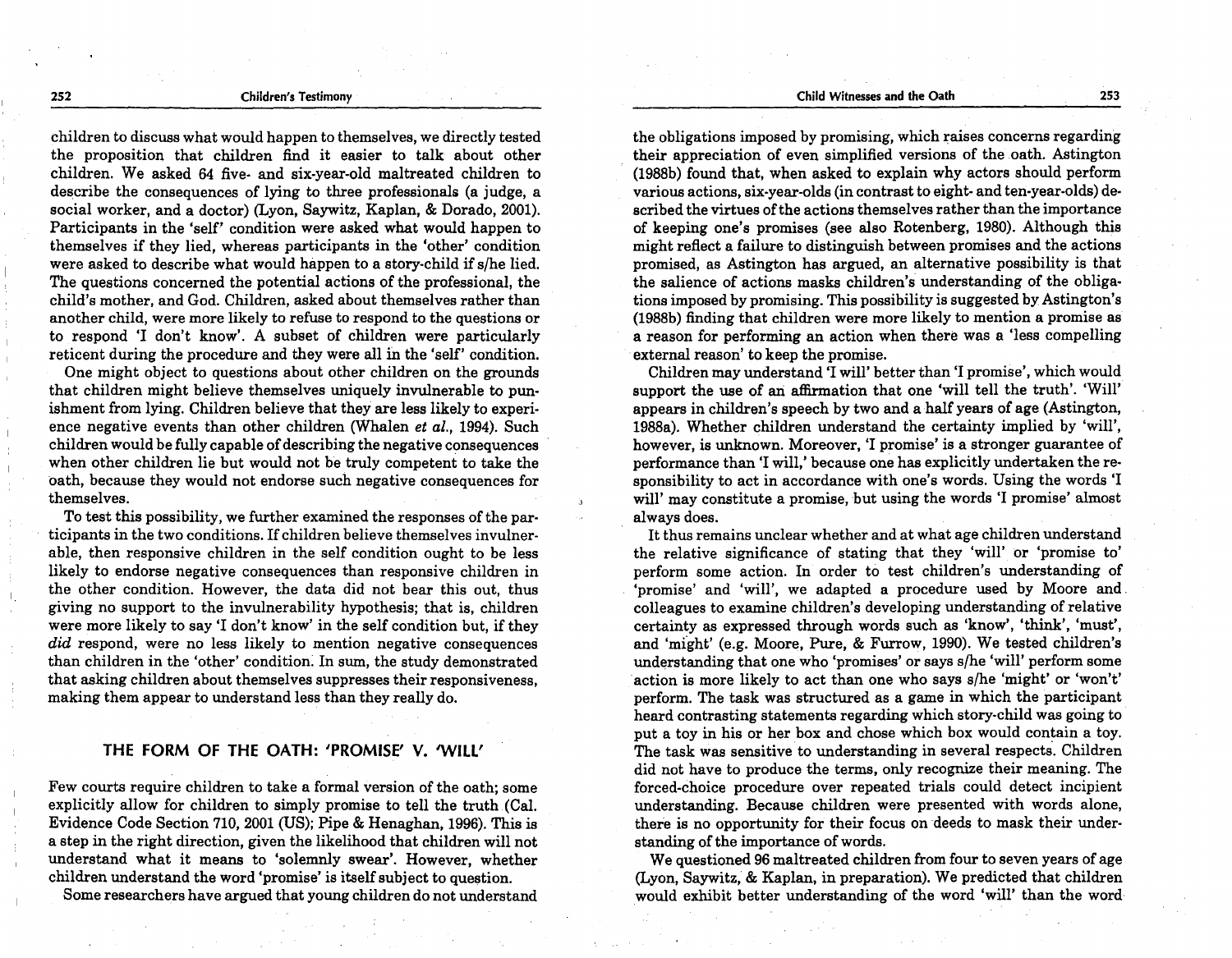'promise', and that preference for 'promise' over 'will' would increase with age. Our predictions were confirmed. Whereas about half of the seven·year-olds consistently chose the character who said 'I promise' over the character who said 'I will', about half of the four-year-olds exhibited the opposite pattern, consistently choosing the character who said 'I will'. Younger maltreated children do not appear to understand that 'promise' increases the likelihood of performance over saying 'I will', six-year-olds appear to view 'promise' as synonymous with 'will', and even the seven-year-olds were ambivalent regarding the relative certainty of promising. Using the same procedure with 96 three- to sixyear-old non·maltreated children, we found similar patterns, but with understanding accelerated by one to two years. 'Promise' implied greater certainty than 'will' for the six-year-olds but was less well understood than 'will' by the younger children.

The results advise caution in using the word 'promise' in administering an oath to young children. On the other hand, children at all ages in our research understood that 'will' predicts performance, and some children at older ages understand that 'promise' increases the likelihood of performance. In order to communicate the importance of telling the truth to children at all ages, we suggest that children be asked if they can 'promise' that they 'will' tell the truth and that they 'won't' tell any lies.

#### **THE EFFECTSOF A CHILD-FRIENDLY OATH ON HONESTY**

The primary function of the oath-taking competency questions is to determine if an oath or affirmation will be meaningful to the child. Ultimately, the legal system hopes that the oath or affirmation will increase honesty. Whether it does so is an important empirical question. Although researchers have explored the relation between oath-taking competency and children's eyewitness memory (Clarke-Stewart, Thompson, & Lepore, 1989, cited in Goodman & Clarke-Stewart, 1991; Feben, 1985; Goodman, Aman, & Hirschman, 1987; Huffman, Warren, & Larson, 1999; Larson, 1999; Pipe & Wilson, 1994), the research is of limited relevance in assessing the potential significance of the oath.

First, children were asked questions about the meaning and morality of lying but were not asked to promise to tell the truth. In court, the purpose of the competency questions is to determine whether the oath is meaningful to the child, and it is the oath itself, rather than the competency questions, that is expected. to correlate with sincerity. Although not formally eliciting a promise to tell the truth, Huffman,

Warren, and Larson (1999) examined whether an extended discussion of the meaning and morality of truth-telling improved children's performance and found that it did; however, Larson (1999) was unable to replicate this finding. Second, in most of the research, children had no motive to lie, and the measure of accuracy did not isolate deliberate errors (Feben, 1985; Goodman, Aman, & Hirschman, 1987; Huffman, Warren, & Larson, 1999; Larson, 1999). An understanding of the importance of telling the truth may be unrelated to memory errors but nevertheless predictive of honesty. In Pipe and Wilson (1994), children were motivated to lie about one detail of the to-be-remembered event (an ink-spill), but only one of the subsequent questions asked about the ink-spill. The researchers found that whether children *spontaneously* mentioned the ink-spill did correlate with good performance on the competency questions but they discounted this finding as confounded by the fact that both factors were positively related to the age of the child. In Clarke-Stewart, Thompson, & Lepore (1989, cited in Goodman & Clarke-Stewart, 1991), a janitor performed a number of activities and asked five-to six-year-old children to keep them a secret. In an interview that focused on those activities, children who were less knowledgeable about the meaning of a lie were more likely to keep the janitor's secret and fail to disclose his behaviour. There is thus limited evidence that oath-taking competency affects honesty and no evidence exploring the effects of an oath or affirmation on honesty.

Building on our research developing a sensitive measure of children's oath-taking competence and a child-friendly version of the oath, Dorado and I have explored the effects of the oath on children's willingness to disclose minor transgressions in two studies (Lyon & Dorado, 1999).In each study, the experimenter first assessed the child's understanding of the meaning and wrongfulness of lying. The experimenter then showed the child a large multicoloured 'Lego house' that had a number of 'surprise doors' behind which miniature toys were hidden and told them that they would playa guessing game with the 'Lego house'. Looking through her papers, the experimenter told the child that she had to go to her office but that she would be back in a few minutes.

In each study, we placed children into one of three conditions. In the control condition, we did not give children any instructions regarding telling the truth. In the oath condition, we elicited from each child a promise that s/he 'will tell the truth' and 'will not tell any lies', in line with our recommendations regarding a child-friendly version of the oath. In the reassurance condition, we told the child that it was important to tell the truth and stressed that lots of children transgressed, did not know it was wrong, and that the child would not get in trouble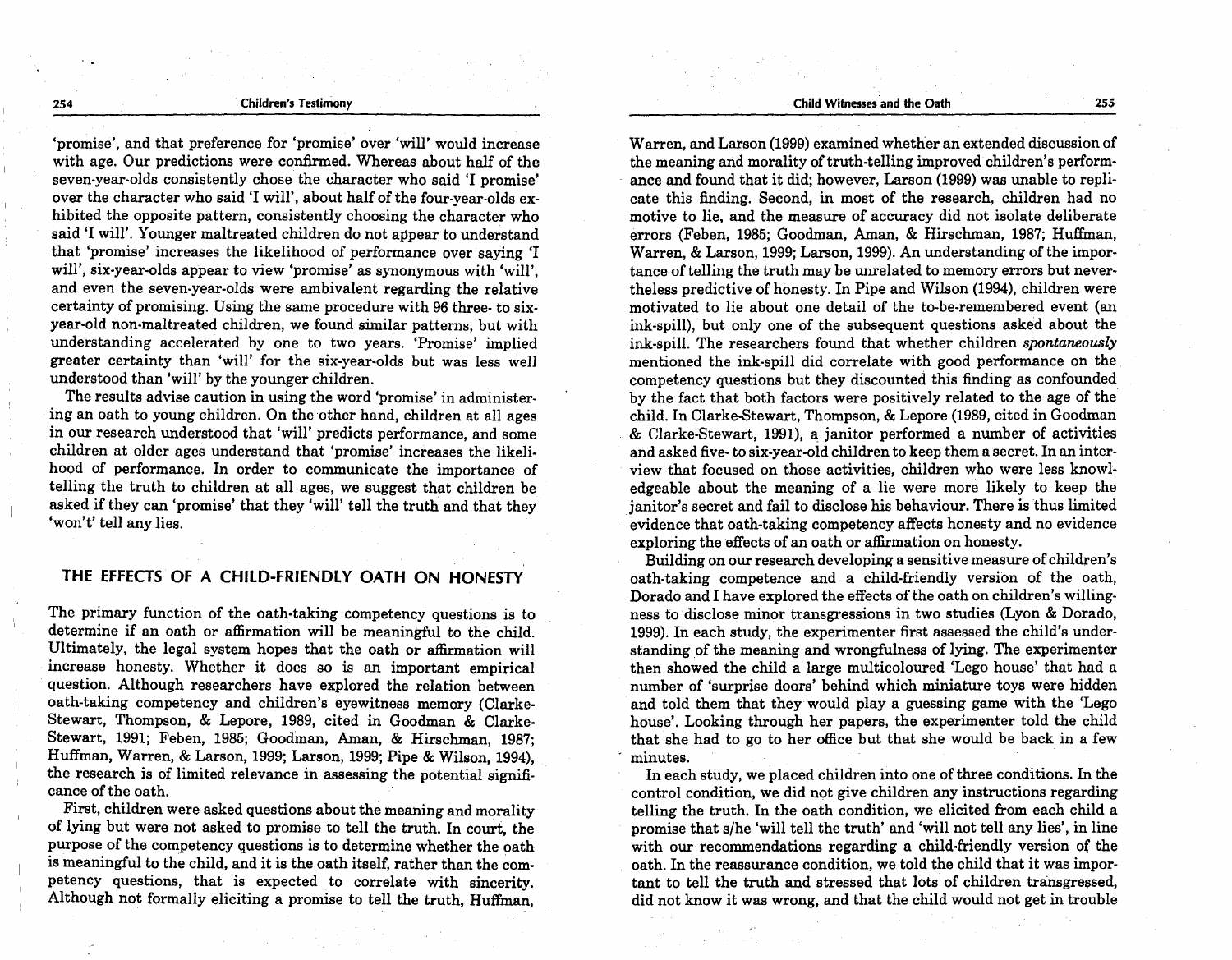ifs/he had done so. The transgression involved playing with a 'forbidden toy', similar to a number of other studies examining children's tendency to lie (e.g. Polak & Harris, 1999).

In the first study, with 109 maltreated five- and six-year-olds, the experimenter told the child when she returned with her papers that she hoped the child hadn't looked at or touched any of the surprise toys. After no instructions (control), administration of the promise (oath), or reassurance, the experimenter asked the child whether she had looked at, touched, or taken out any of the toys. Children's performance on the oath-taking competency test did not predict sincerity. Children were significantly more likely to admit a transgression in the reassurance condition (83%) than in the control (47%) or the oath condition (31%), and the latter two conditions were not significantly different.

We suspected that the oath may have been rendered ineffective by the experimenter's statement to the child that she hoped the child had not looked in the doors. If the experimenter's desires regarding what the 'truth' is are clear, asking the child to tell the truth may be ineffective. In contrast, in the reassurance condition, the experimenter coupled her desire that the child state the truth with the explicit assurance that looking in the doors was 'OK'. In our second study with 109maltreated six- and seven-year-olds, a confederate played with the child and the toy and then informed the child that playing might be wrong, making it unnecessary for the interviewer to do so. In order to provide a fairer test of the oath, we excluded children who did not succeed on the competency tasks. While the experimenter was away getting her papers, a confederate entered the room and engaged the child in play with the Lego house. As she left, the confederate told the child, 'We might get in trouble if anyone found out we played with the toys.' Shortly thereafter the experimenter returned and administered the same instructions in the oath and reassurance conditions as in the previous study. The experimenter then asked about the child's actions and about the actions of the confederate (if the child acknowledged that someone had come into the room).

Children in both the reassurance condition and the oath condition were more forthcoming about their actions than children given no instructions. Across the six questions regarding their actions and those ofthe confederate, over 80% ofthe children in the oath and reassurance admitted some type of transgression, compared to about half of the children in the control condition. The results supported our prediction that the oath would have an effect on children's willingness to disclose a minor transgression if the request for the truth was not coloured by the interviewer's desire that the child had refrained from playing with the toy. This suggests that an interviewer's bias-at least if clearly

communicated to the child-may override the beneficial effects of eliciting a promise to tell the truth.

These are the first studies to examine the effects of the oath on child witnesses. They provide some support for the utility of the oath in encouraging young children to reveal information (see also Talwar & Lee, 2000). We view these conclusions as tentative, however, both because of the limited research available on the effect of the oath and the obvious difficulties in applying our research to child-abuse victims, who surely have stronger motives to both conceal and to reveal abuse. Moreover, we do not know the effects of the oath or reassurance on children who have *not* been involved in any wrongdoing. We are currently conducting a study in which the confederate does not engage the child in play with the toy, and the interviewer then returns and asks both direct and suggestive questions about the confederate's actions.

#### **CONCLUSION**

Based on our research, we can make several recommendations regarding oath-taking competency. First, young children should not be asked to define the truth and lies or explain the difference between the concepts. Young children are much better at choosing whether statements are the truth or lies and can be asked multiple questions to ensure that good performance is not attributable to chance. Second, when asked to identify lies as such, children should be asked about statements made by others rather than by the interviewer, given their reluctance to call the interviewer's statements lies. Although we did not directly test it, we would also recommend against asking children to generate examples of lies as a means of testing their understanding; children will likely find such a task difficult and unpleasant.

Second, young children should not be asked to describe the consequences of lying, particularly what would happen to them if they lied. Forced-choice questions about other children regarding the goodness or badness oflying or the negative consequences oflying are more sensitive to early understanding. We have created a version of our tasks that can be used by forensic interviewers and interested readers may request a copy from the author (tlyon@law.usc.edu).

Third, it is fair to presume that most children are competent to take the oath by five years of age, because even maltreated children with serious delays in receptive vocabulary perform well on our tasks by that age. Higher functioning non-maltreated children as young as three years of age have demonstrated good understanding of the meaning and wrongfulness of lying.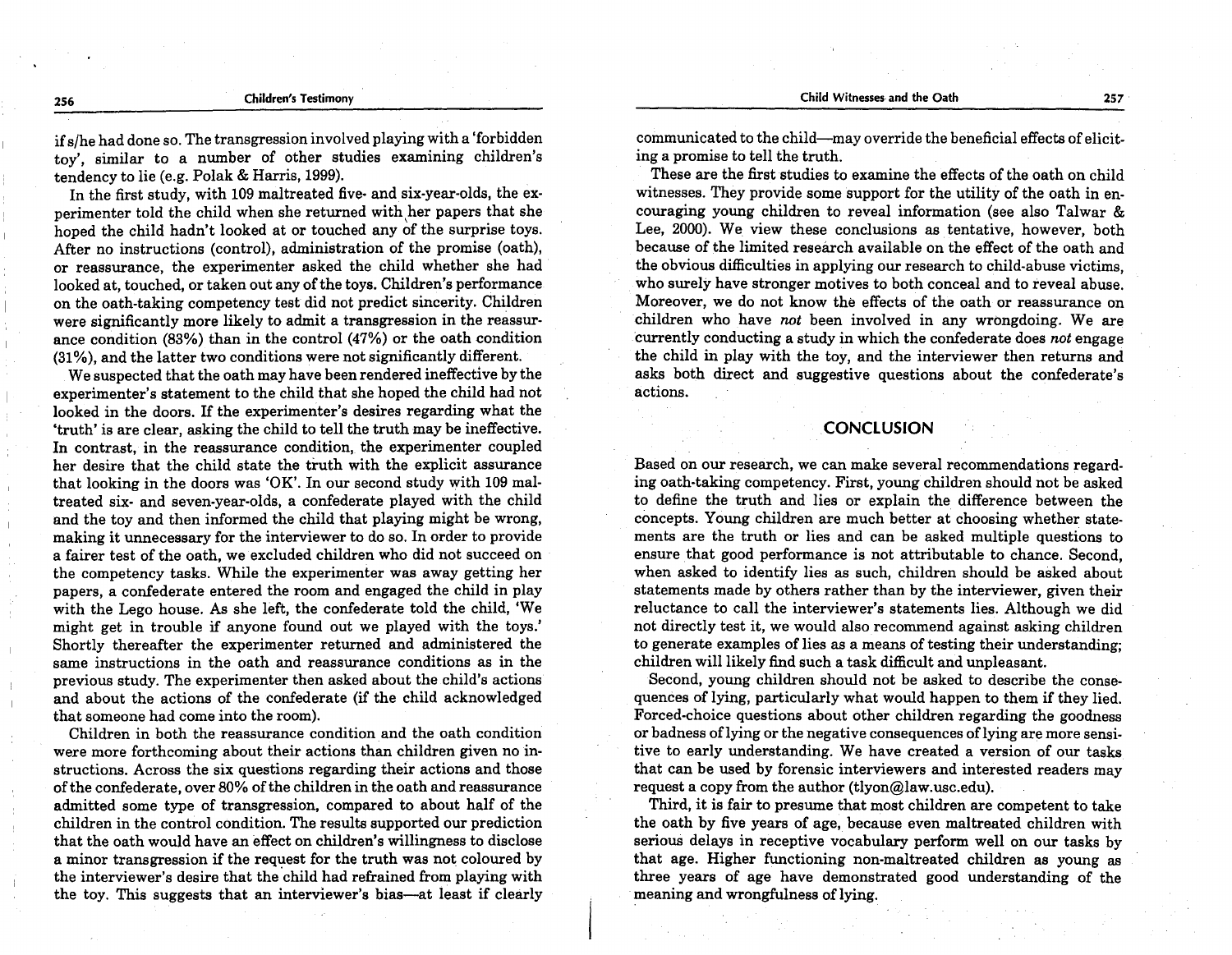<sup>258</sup> Children's Testimony Child Witnesses and the Oath <sup>259</sup>

Fourth, children should be asked if they 'promise' that they 'will tell the truth' and that they 'won't tell any lies', because of younger children's difficulty in understanding the meaning of'promise'.

Fifth, we recommend that researchers explore the potential efficacyof the oath and other devices (such as reassurance) in encouraging honesty among young children, as a possible means of reducing false denials and false allegations.

The research reviewed in this chapter highlights how minor changes in the oath-taking competency questions may dramatically affect young children's performance. The finding that children's apparent understanding is highly dependent on the structure of the task is nothing new to developmental psychology. Its practical significance, however, has yet to be fully realized by legal practitioners and other professionals who work with child victims. Moreover, simplification of the competency inquiry is just one step toward making the receipt of children's testimony sensitive to young children's special vulnerabilities.

Most of the original research described here was conducted in collaboration with Karen J. Saywitz, Associate Professor in Psychiatry at Harbor-UCLA Medical Center, Joyce Dorado, and Debra Kaplan, and with the assistance of Tina Goodman-Brown, Suma Mathai, Cecelia Kim, Kimberly Schock, Robin Higashi, Christina Oyster, Michelle Dominguez, Shameka Stewart, Candis Watson, Tim Dixon, Tara Fallon, Kristina Golesorkhi, Susan Lui, Nkia Patterson, and Verinder Shaw. The research was supported in part by National Center on Child Abuse and Neglect grant 90-CA-1553, and in part by a grant from the Zumberge Foundation.

#### **REFERENCES**

Astington, J.W. (1988a). Children's production of commissive speech acts. *Journal of Child Language,* 15, 411-23.

Astington, J.W. (1988b). Promises: Words or deeds? *First Language,* 8, 259-70. Burton, R.V., & Strichartz, A.F. (1991). Children on the stand: The obligation to speak the truth. *Developmental and Behavioral Pediatrics,* 12, 121-8.

Cashmore, J. (1995). The prosecution of child sexual assault: A survey of NSW DPP solicitors. *The Australian and New Zealand Journal of Criminology, 28,* 32-54.

Cashmore, J., & Bussey, K. (1996). Judicial perceptions of child witness competence. *Law* & *Human Behaviour,* 20, 313-34.

Clarke-Stewart, A., Thompson, W., & Lepore, S. (1989, April). Manipulating childrens' interpretations through interrogation. Paper presented at the biennial meeting of the Society for Research in Child Development, Kansas City, MO.

| Dias, M.G., & Harris, P.L. (1990). The influence of the imagination on    |  |  |  |  |  |  |
|---------------------------------------------------------------------------|--|--|--|--|--|--|
| reasoning by young children. British Journal of Developmental Psychology, |  |  |  |  |  |  |
| $8.305 - 18.$                                                             |  |  |  |  |  |  |

Feben, D.J. (1985). *Age of witness competency: Cognitive correlates.* Unpublished Honours Thesis, Monash University.

Flin, R., Kearney, R, & Murray, K (1996). Children's evidence: Scottish research and law. In: B.L. Bottoms & G.S. Goodman (Eds), *International perspectives on child abuse and children's testimony: Psychological research and law* (pp. 114-31). Thousand Oaks, CA: Sage.

Gold, V.J. (1992). Do the federal rules of evidence matter? *Loyola of Los Angeles Law Review,* 25, 909-23.

Goodman, G.S., Aman, C.J., & Hirschman, J. (1987). Child sexual and physical abuse: Children's testimony. In: S.J. Ceci, M.P. Toglia, & D.F. Ross (Eds), *Children's eyewitness memory* (pp. 1-23). New York: Springer-Verlag.

Goodman, G., & Clarke-Stewart, A. (1991). Suggestibility in children's testimony: Implications for sexual abuse investigations. In: J. Doris (Ed.), *The suggestibility of children's recollections* (pp. 92-105). Washington, DC: American Psychological Association.

Haugaard, J.J., Reppucci, N.D., Laird, J., & Nauful, T. (1991). Children's defi. nition of the truth and their competency as witnesses in legal proceedings. *Law* & *Human Behavior,* 15, 253-71.

Ho, T.-P. (1996). Children's evidence: Mandating change in the legal system of Hong Kong. In: B.L. Bottoms & G.S. Goodman (Eds), *International perspec. tives on child abuse and children's testimony: Psychological research and law* (pp. 182-200). Thousand Oaks, CA: Sage.

Huffman, M.L., Warren, A.R., & Larson, S.M. (1999). Discussing truth and lies in interviews with children: Whether, why, and how? *Applied Developmental Science,* I, 6-15.

 $\mu$ arson, S.M. (June, 1999). Another look at truth/lie discussions: Do they improve preschoolers' testimony? Paper presented at the annual meeting of the American Psychological Society, Denver, CO.

Lyon, T.D. (in preparation). Reducing young Spanish-speaking children's difficulty in identifying and evaluating lies.

Lyon, T.D., & Dorado, J.S. (June, 1999). Does the oath matter? Motivating maltreated children to tell the truth. Paper presented at the annual meeting of the American Psychological Society, Denver, CO.

Lyon,T.D., & Saywitz, KJ. (1999). Young maltreated children's competence to take the oath. *Applied Developmental Science,* 3, 16-27.

Lyon, T.D., & Saywitz, KS. (in preparation). Young children's understanding of the meaning and wrongfulness of lying.

Lyon, T.D. Saywitz, KS. & Kaplan, D.L. (in preparation). Young children's understanding that promising predicts performance.

Lyon, T.D. Saywitz, K.S., Kaplan, D.L., & Dorado, J.S. (2001). Reducing maltreated children's reluctance to answer hypothetical oath-taking competency questions. *Law and Human Behavior,* 25, 81-92.

Moore, C. Pure, K & Furrow, D. (1990). Children's understanding of the modal expression of certainty and uncertainty and its relation to the development of a representational theory of mind. *Child Development,* 61, 722-30.

Myers, J.E.B. (1997). *Evidence in child abuse and neglect cases* (Vol. I, 3rd ed.). New York: Wiley.